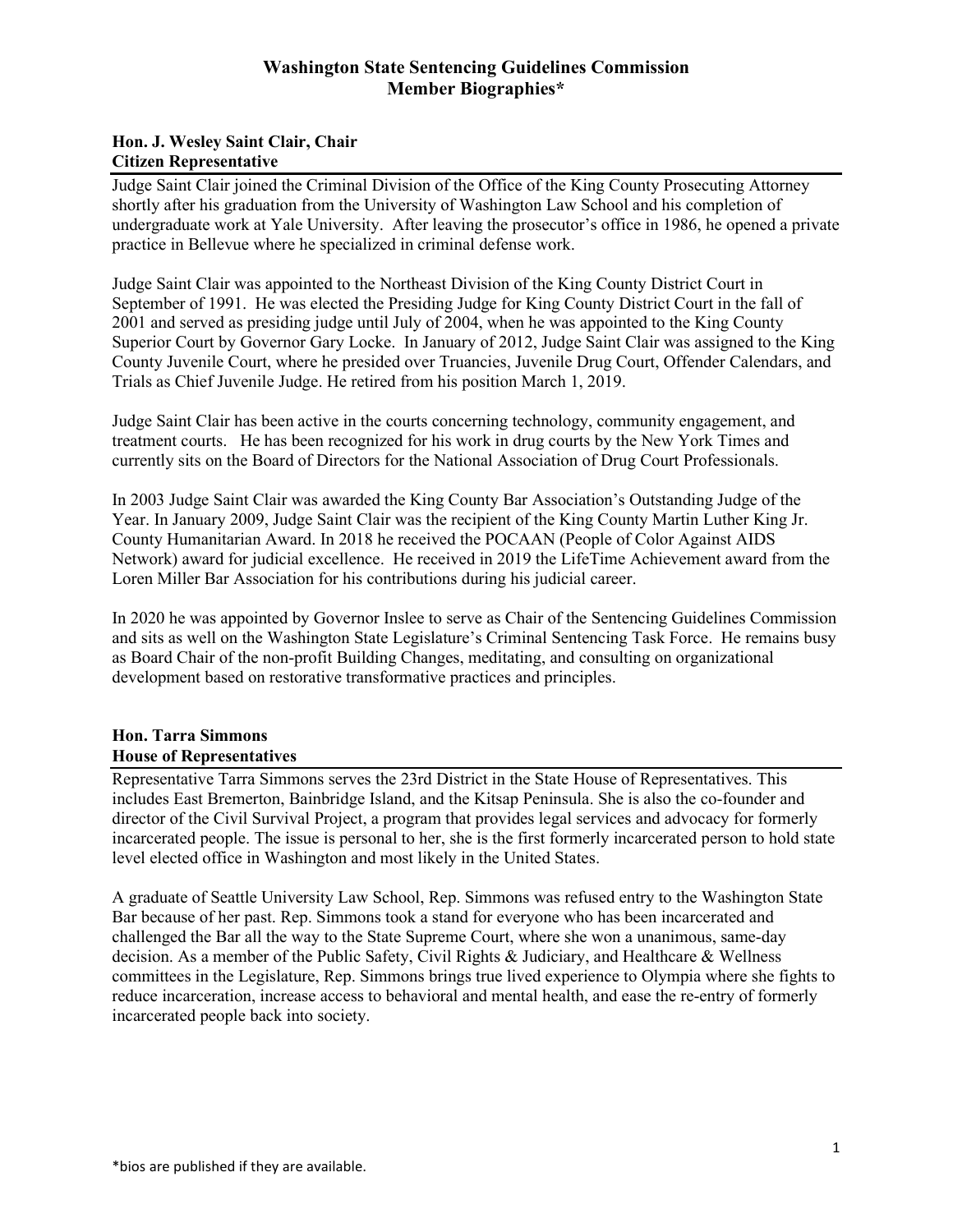#### **Hon. Claire Wilson Senate**

Senator Claire Wilson's legislative work has built on her 25 years at the Puget Sound Educational Services District, where she was an administrator in early education and family involvement. Prior to that, Claire worked with pregnant and parenting teens at Mt. Tahoma High School and the City of Seattle. Most recently, she served as an elected school board director for Federal Way Public Schools for 8 years.

Claire is Senate Assistant Majority Whip, and in the 2022 legislative session, she will serve as chair of the Senate Human Services, Reentry & Rehabilitation Committee\* after serving on that committee since 2018. During the 2020 legislative session, at the request of the state Attorney General, Claire sponsored legislation ending the use of solitary confinement as punishment for youth as well as a bill providing postsecondary education opportunities in the Department of Corrections.

As vice chair of the Senate Early Learning & K-12 Education Committee, Claire has sponsored legislation to improve and expand access to childcare and early learning services, including the landmark Fair Start for Kids Act in 2021. She also sponsored successful 2020 legislation that requires comprehensive, medically accurate sexual health education to be offered to students in public schools across Washington.

She also serves on the Senate Transportation Committee, where she provides a voice for the considerable transportation concerns in her district.

One of seven LGBTQ lawmakers in the Washington State Legislature, she represents the 30th legislative district, which includes Federal Way, Algona, Pacific, Milton, Des Moines and Auburn.

\*Senate committee leadership positions are tentative until confirmed by a vote of the Senate on Jan. 10, 2022.

#### **Kecia Rongen**

#### **Chair, Indeterminate Sentence Review Board**

Kecia has worked within the criminal justice system for 25 years, specializing with individuals who have committed sex offenses as well as co-occurring disorders (mental health and substance abuse disorders). Just prior to coming to the Board, she served as the Administrator for Sexual Offender Programs within the Juvenile Rehabilitation Administration. In addition, she has served on a number of legislative workgroups related to policies for people who commit sex offenses.

She has served as the Chair of the statewide Sex Offender Policy Board twice, a Board Member for the WA Association for the Treatment of Sexual Abusers (WATSA) and is currently on the Board for the International Association of Paroling Authorities.

In 2016, she was awarded the Philip L. Russell Ph.D. Achievement Award for Outstanding Contributor to the Field of Sex Offender and Victim Rehabilitation by WATSA. She has a BA in Psychology and a MA in Counseling. The Governor appointed her to the Board in 2012 and appointed her as Chair in September of 2015.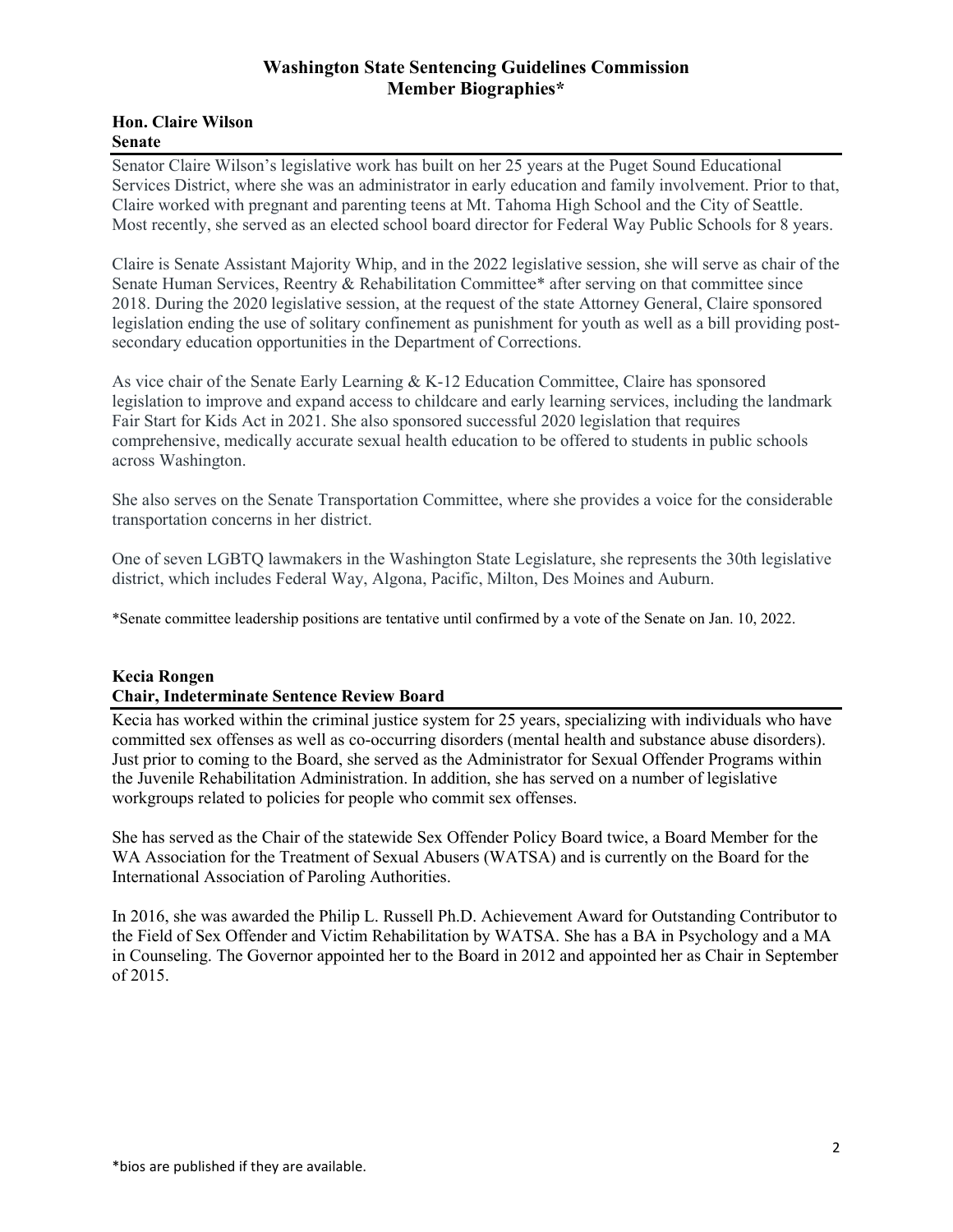#### **Hon. William C. Houser Kitsap County Superior Court**

Kitsap County Superior Court Judge William C. Houser graduated from Willamette University with a Bachelor of Science degree in Economics. He earned his Doctor of Jurisprudence from Willamette University College of Law. He was admitted to the Oregon State Bar in 1983 and the Washington State Bar in 2003.

Judge Houser's varied career includes his work as a prosecutor, partner in a small law firm and public defender. Immediately prior to his 2014 appointment to the bench by Governor Inslee, he was an attorney with the Kitsap County Public Defender Division.

### **Cheryl Strange**

#### **Secretary, Department of Corrections**

Cheryl Strange was appointed Secretary of the Washington State Department of Corrections (DOC) by Governor Jay Inslee on May 15, 2021.

Prior to her appointment as Secretary of Corrections, Strange served as secretary of Washington's Department of Social and Health Services (DSHS), the state's largest human service agency, where she was appointed to the position by Inslee in 2017. She is a respected and proven leader who has cultivated a humane, progressive and equitable institutional culture.

Strange has dedicated her life to public service, serving more than 40 years in government, non-profit or labor organizations, holding leadership positions in those organizations for over half of that time. She served as DOC deputy secretary from 2008 to 2011. She has also served as vice president for Pioneer Human Services where she worked on the important issues of reentry, work release, and behavioral health. Prior to serving as DSHS secretary, she served as CEO of Western State Hospital, and director of Health Benefits Trust for SEIU 775. Strange was also assistant director for the DSHS Mental Health Division, where she managed the state's public mental health system, including the state's three hospitals, and community outpatient mental health services.

Strange earned her bachelor's from the Evergreen State College, her Master of Public Administration from Seattle University, completed the executive management program certification at the University of Washington's Evans School of Public Policy and Governance, and a certificate in healthcare policy from the John F. Kennedy School of Government at Harvard University.

### **Dr. Jennifer Albright Citizen Representative**

Dr. Jennifer Albright is a Project/Program Manager IV with the King County Department of Adult and Juvenile Detention where she provides analytic, research and policy support to the adult, juvenile and community corrections divisions. Regular responsibilities include monitoring of staffing levels in the adult divisions, and support for technology systems, as well as all manner of ad hoc reporting and policy analysis. Dr. Albright is also an adjunct professor in the Criminal Justice Department at Seattle University where she regularly teaches course in corrections, reentry, and research methods. Dr. Albright has over 20 years of experience at the state and local levels in supporting both police and correctional agencies, including supporting the Seattle Police Department's reform efforts. She also serves as a analytic resource to the Cleveland Police Monitoring Team.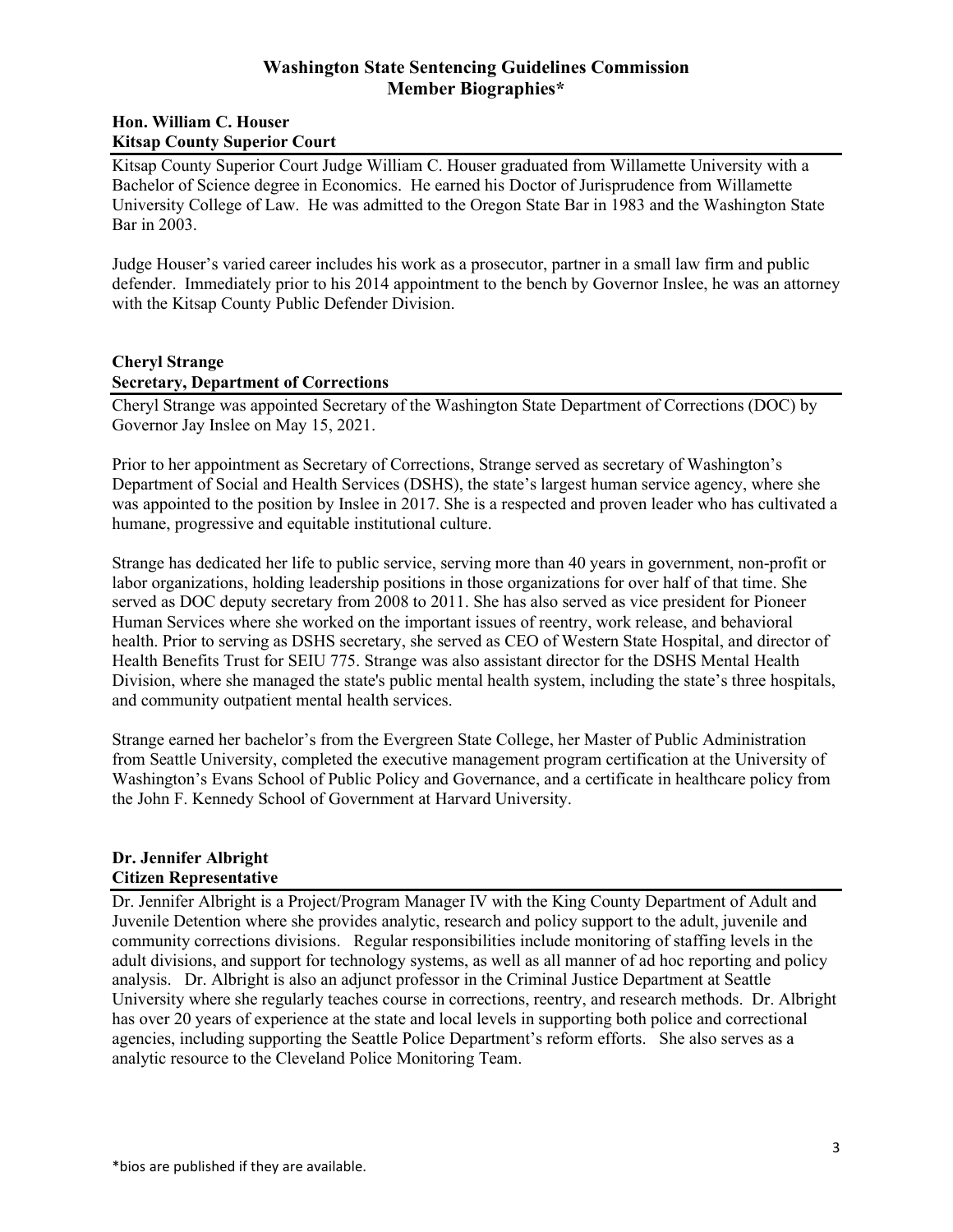Dr. Albright holds a Bachelor's Degree in Public Administration from the University of Idaho and Master's and Doctorate degrees in Criminal Justice from Washington State University.

## **Tim Wettack Citizen Representative**

Career: Labor Relations. Retired in 2010 after 40+ years representing Management. Negotiated over 1,000 private sector labor contracts, including multi-employer and/or multi-union bargaining, in multiple industries with numerous labor unions.

Education: BS(1965) MS(1971), Business, University of Kansas

Military: US Naval Officer, 1965-1969. 2 combat deployments to Vietnam. SEAL platoon commander.

My interest in criminal justice and sentencing stems from my older son, Timothy. He graduated from UW in December 2010 with a degree in Law, Societies and Justice. His classes on prisons fascinated him. A February 2012 visit to the Concerned Lifers Organization (CLO) prisoner group at WSR Monroe made a huge impact upon him. Tragically, five days after his prison visit, he was killed in a motorcycle accident. I believe Timothy would have pursued his great interest in prisons. I am attempting to contribute in his stead and in his honor.

#### **Kimberly N. Gordon Criminal Defense Attorney**

Kimberly Gordon defends the criminally accused and the constitution. She has successfully litigated everything from misdemeanors to complex frauds and serious felony cases in Washington's city, state, and federal courts.

In addition to the Commission, Governor Inslee appointed Kim to Washington's Justice Reinvestment Task Force. She served on the Criminal Justice Act Standing Committee for the Western District of Washington and served on that jurisdiction's Local Criminal Rules Review Committee in 2013. Kim served as president of the Washington Association of Criminal Defense Lawyers in 2012 and was a longterm Co-Chair of WACDL's Legislative Committee. In 2011, she received WACDL's President's Award, in recognition of her distinguished service to the criminal defense bar.

Kim is a founding partner of Gordon & Saunders PLLC, a firm dedicated to the representation (pre- and post-conviction) of individuals charged with crimes. She effectively argued numerous felony appeals for the Washington Appellate Project, began her trial practice at The Defender Association (becoming the Misdemeanor Supervisor in 2002), and was a member of the criminal defense team at Schroeter, Goldmark and Bender. Her education includes Hastings College, Tulane Law School, and the National Criminal Defense College.

Kim has been repeatedly named a "Super Lawyer" and one of the "Top Attorney's in Washington" in the area of criminal defense. She has lectured on criminal defense and criminal justice policy at a wide range of institutions and organizations, including the University of Washington School of Law, Seattle University School of Law, National Legal Aid and Defender Association, National Institute of Trial Advocacy, Washington Defender Association, Washington Association of Criminal Defense Lawyers, King County Bar Association, Washington State Office of Public Defense, and Washington State Bail Agents Association.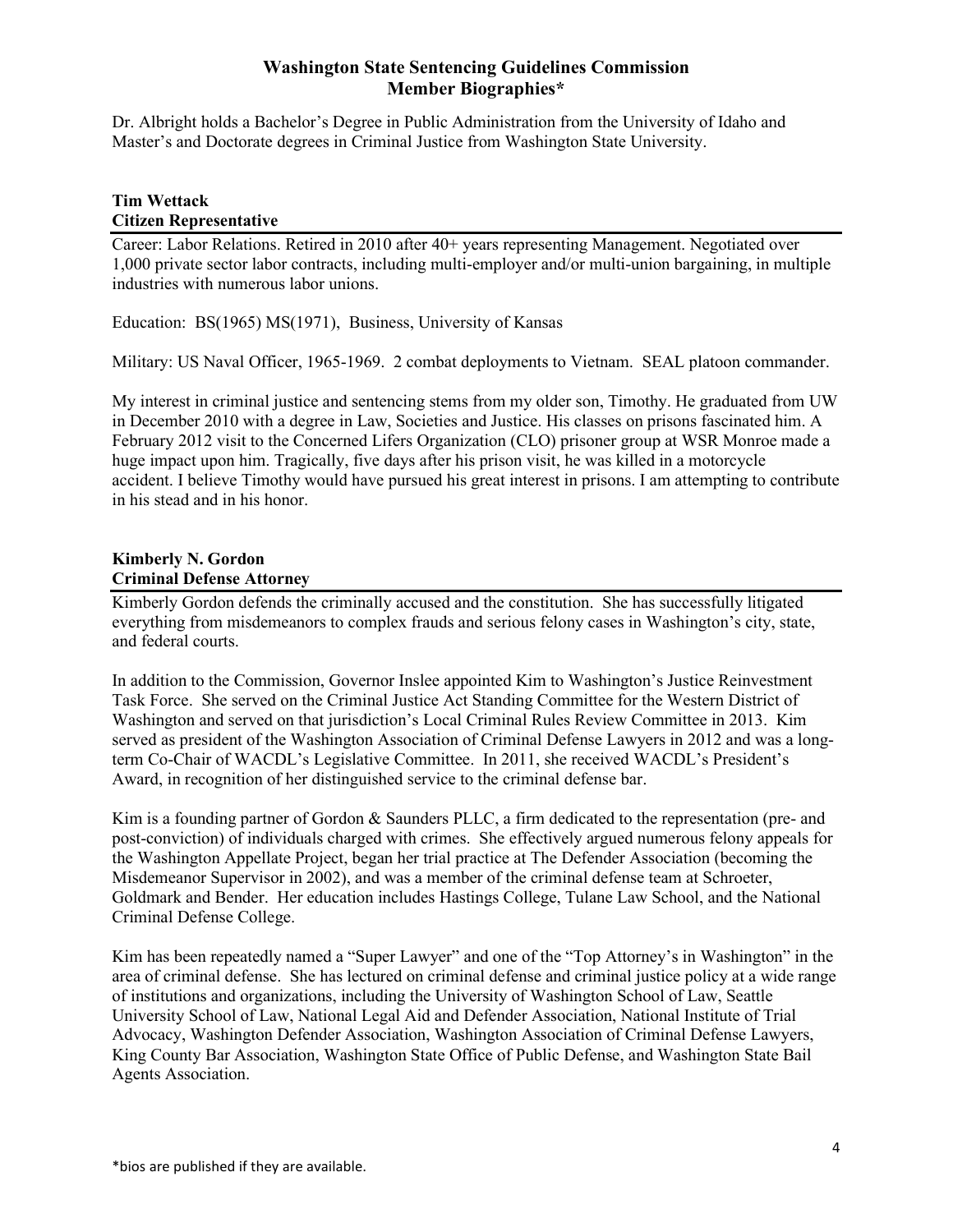#### **Jon Tunheim**

### **Prosecuting Attorney, Thurston County**

Jon Tunheim is the elected Prosecuting Attorney in Thurston County and represents the Washington Association of Prosecuting Attorneys on the Sentencing Guidelines Commission. Originally from South Dakota, Tunheim earned his bachelor's degree at South Dakota State University and soon moved to Washington to attend law school at the University of Puget Sound School of Law. While in law school, he joined the Thurston County Prosecuting Attorney's Office as a legal intern. He was admitted to the practice of law in 1990, and immediately appointed as a Deputy Prosecuting Attorney, serving the office in that capacity until elected Prosecuting Attorney in 2010. During his career, Tunheim personally prosecuted hundreds of cases, focusing on cases involving sexual assault, domestic violence, and crimes against children. As a deputy prosecutor, Tunheim was a leader in the effort to create Monarch Children's Justice and Advocacy Center, an organization providing coordinated services to child victims of abuse and neglect. He is also a co-founder of the Family Justice Center, a similar program providing services to victims and survivors of domestic violence and human trafficking.

Tunheim is an active member of Washington's legal community. He is a past president of the Washington Government Lawyers Bar Association and of the Washington Association of Prosecuting Attorneys. In addition to serving on the Washington State Sentencing Guidelines Commission, he is also the current president of the Washington State Association of Drug Court Professionals and serves as a co-chair of Washington's legislative Criminal Sentencing Task Force.

#### **Phillip Lemley Councilmember, City of Richland**

Born- SE Arkansas on my grandfather's farm Raised in- Texarkana and Little Rock, AR. College- Attended University of Arkansas Little Rock Military- USMC 1960-1968 Licensed Private Pilot

Work history- I have worked for some of the largest corporations in the world including SW Bell Telephone, Time Inc., AT&T, USWest, Lucient Technologies and Bechtel National Inc. as project manager, project engineer and program manager. I have lived all over the US and around the world, one of which was the tropical island of Penang Malaysia.

I have owed my own company and served as Vice-President, Telecommunications Construction Inc. with offices in North Carolina, Arkansas, Tennessee and Texas. All were utility construction companies and franchised, built and operated three cable television franchises.

I moved to Richland in 2001 as the project engineer for Bechtel National's \$20 Billion dollar Nuclear Waste Treatment Plant being built at Hanford for the Department of Energy. My responsibility was the communications, data and security networks for the entire plant of 23 buildings. I retired in 2010.

I was elected to the Richland City Council in 2010 and have served three more terms and will be up for re-election in 2023. My council duties include serving as liaison to four different boards and commissions. They are Visit Tri-Cities Board of Directors, Richland Public Facilities District, WA State Commerce Department's Hanford Area Economic Fund Investment Council -Treasurer and Ben Franklin Transit Board of Direct Board of Directors.